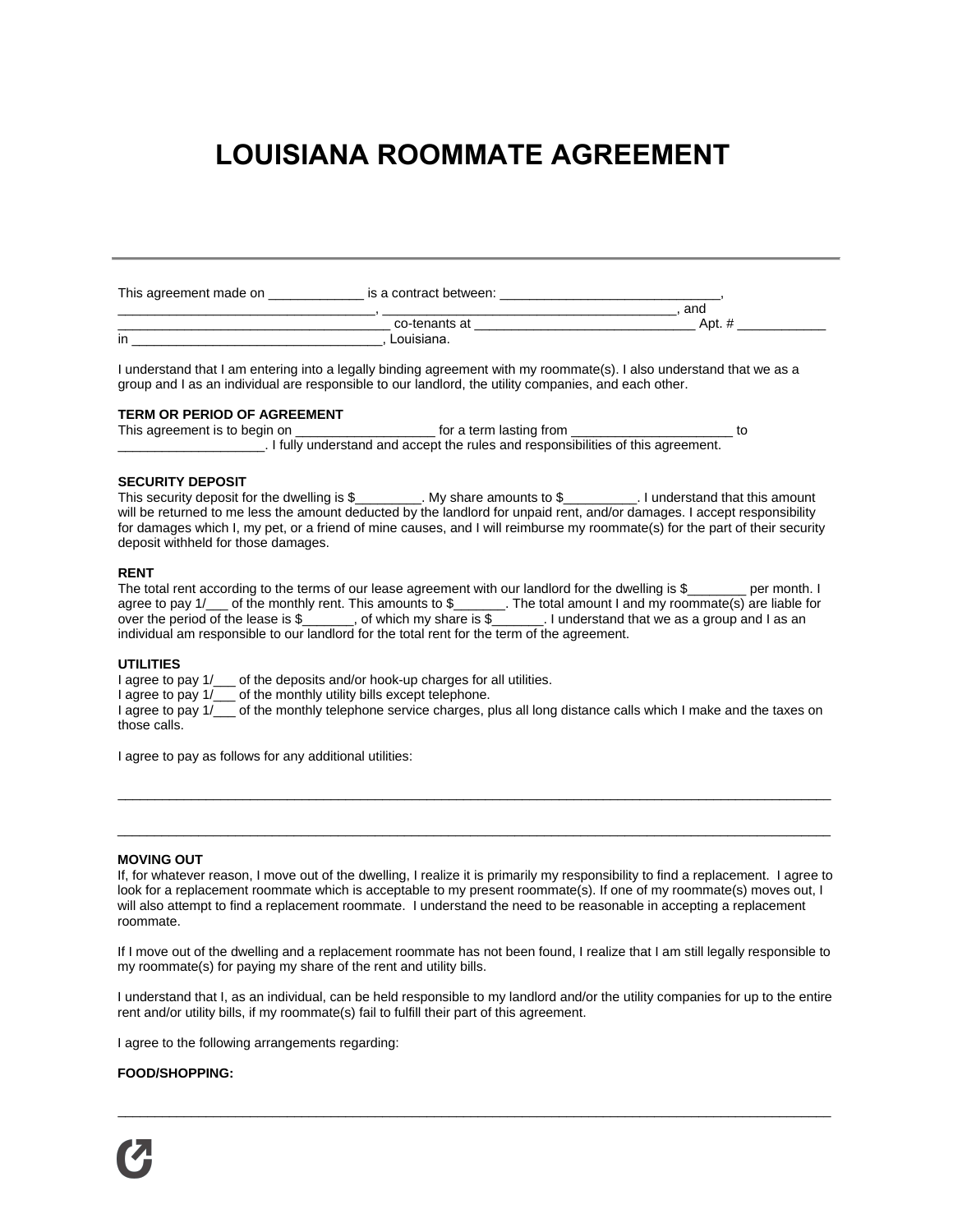**CLEANLINESS/CLEANING RESPONSIBILITIES:** 

**PRIVACY:** 

**SHARING OF PERSONAL ITEMS:** 

**NOISE/STUDY TIMES:** 

**PARTIES/ENTERTAINING:** 

**OVERNIGHT GUESTS:** 

PETS:

ADDITIONAL REMARKS (attach additional sheets if necessary to address other issues such as security, furniture, appliances):

As party of this agreement I realize that I, as well as each of my roommate(s), have equal rights to the use of the space and<br>facilities in the dwelling with the exception of the areas we have designated as each one's priv intended to promote harmony between roommates by clarifying the expectations and responsibilities of roommates to each other.